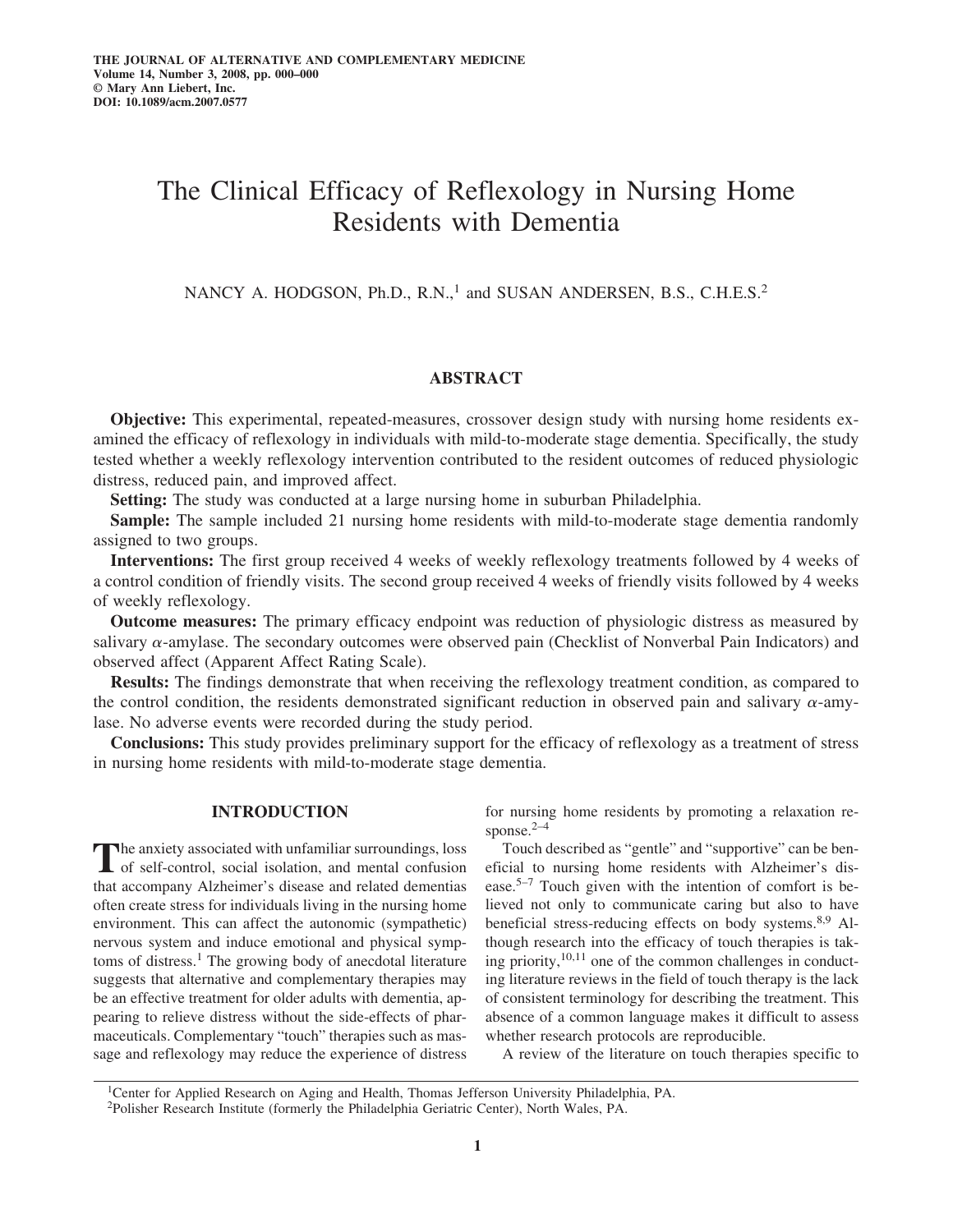the older population reveals three critical omissions in the research to date. First, studies evaluating the effects of touch therapies have overlooked individuals in the later stages of dementia. Second, existing studies often lack an experimental design, so there is no comparison group, a crucial element in evaluating the effects of treatment. Third, and perhaps most important for the proposed study, evaluations of touch therapies have almost exclusively relied upon observational rather than physiologic measures.

Studies published in the 1970s and 1980s on "gentle, stroking touch" surmised that patients with dementia patients may be contraindicated for this technique due to their altered sensory perception.<sup>12,13</sup> However, these studies were conducted with few subjects, and relied on observational measures of outcomes. Subsequent studies expanded their sample groups and continued to examine the efficacy of "slow stroke" massage in individuals with early-stage dementias.2,14,15 Four evaluations of gentle massage protocols in adults with moderate-stage dementias demonstrated decreased observed expressions of agitation such as pacing and resistance.6,16–18

Although reflexology and massage are often confused as similar modalities, there are several key differences between the modalities. Both involve the use of the hands to apply their techniques. However, reflexology uses small muscle movements applied to specific areas of the body (feet and hands), whereas massage uses large muscle movements and is often applied to the whole body. In reflexology, the pressure applied to the reflex points stimulates blood flow and nerve impulses, releases toxins and endorphins, and harmonizes physiologic function.19,20 Since reflexology training programs typically require less training (approximately 200 hours) than massage training (500 hours), and are less invasive and of shorter duration, they are often less costly than massage treatments.

Studies evaluating the effect of reflexology in a variety of health conditions have shown that it is a promising treatment in reducing pain and in promoting well-being with little risk of side-effects.10,11 In randomized controlled trials, reflexology has been found to be effective in reducing pain in women with severe premenstrual symptoms, $2<sup>1</sup>$  and in patients with migraine and tension headaches.22 It has also demonstrated benefit in alleviating motor, sensory, and urinary symptoms in patients with multiple sclerosis.23 Recent systematic reviews on the efficacy of reflexology with patients with cancer found positive improvements in anxiety and pain.24–26 While these studies reflect promising and encouraging insight into the future of reflexology, there are limited data on how nursing home residents, specifically those with dementia, can benefit from receiving reflexology treatments.

## **MATERIALS AND METHODS**

The project reported here was undertaken to test the efficacy of reflexology treatment as a complementary touch therapy in the treatment of distress in nursing home residents with dementia. It tests the following research question: "Does a weekly reflexology intervention contribute to nursing home resident outcomes of reduced distress, reduced pain, and improved affect, when compared to a control condition?"

## *Study participants*

Nursing home residents were approached for inclusion into the study by Assistant Directors of Nursing at a 324 bed nursing home in suburban Philadelphia. The medical director of the facility gave final approval to contact residents and their responsible party for consent. Subjects were included if they were residents of the nursing home for at least 6 months, over age 75, with a probable diagnosis of dementia, who were willing and able to participate for the duration of the study (signed consent or verbal assent). A probable diagnosis of dementia was determined by the Functional Assessment Staging scale criteria.27 Exclusion criteria were based on the relevant reflexology literature $10,20$  that outlines suitability for reflexology treatment. Residents were excluded if they suffered from the following conditions: history of deep vein thrombosis, epilepsy, bile or kidney stones, had a pacemaker, or had fever, open foot wounds, or foot fractures. Exclusion criteria also included recent hospitalization (less than 1 month) preceding or during the study period, and recent onset or discontinuation (less than 2 weeks) of physiotherapy that included massage therapy. Letters of consent and intervention schedules were also sent to the next of kin for additional approval of consent. The protocol and informed consent procedures were approved by the nursing home's Institutional Review Board.

A randomized, crossover design was selected because it offered advantages over parallel group trials including (1) that each participant acted as his or her own control, eliminating among-subject variation; (2) that fewer subjects were required to obtain the same power; and (3) that every subject received both the experimental and control condition. Consenting subjects were randomized into two conditions. Those assigned to the first group received 4 weeks of reflexology followed by 4 weeks of friendly visits. Those assigned to the second group received 4 weeks of friendly visits followed by 4 weeks of reflexology. To reduce the extraneous effects of multiple interventionists, the friendly visits and reflexology sessions were conducted by a single, certified, reflexology provider.

## *Treatment condition*

The reflexology protocol was delivered by a trained reflexologist weekly for 4 weeks at the same time (midmorning) and on the same day each week. A 30-minute reflexology session is the recommended duration for vulnerable populations such as older adults and children. A typical treatment began with a progressive relaxation exercise, using the protocol described by Welden and Yesavage, <sup>28</sup> and was fol-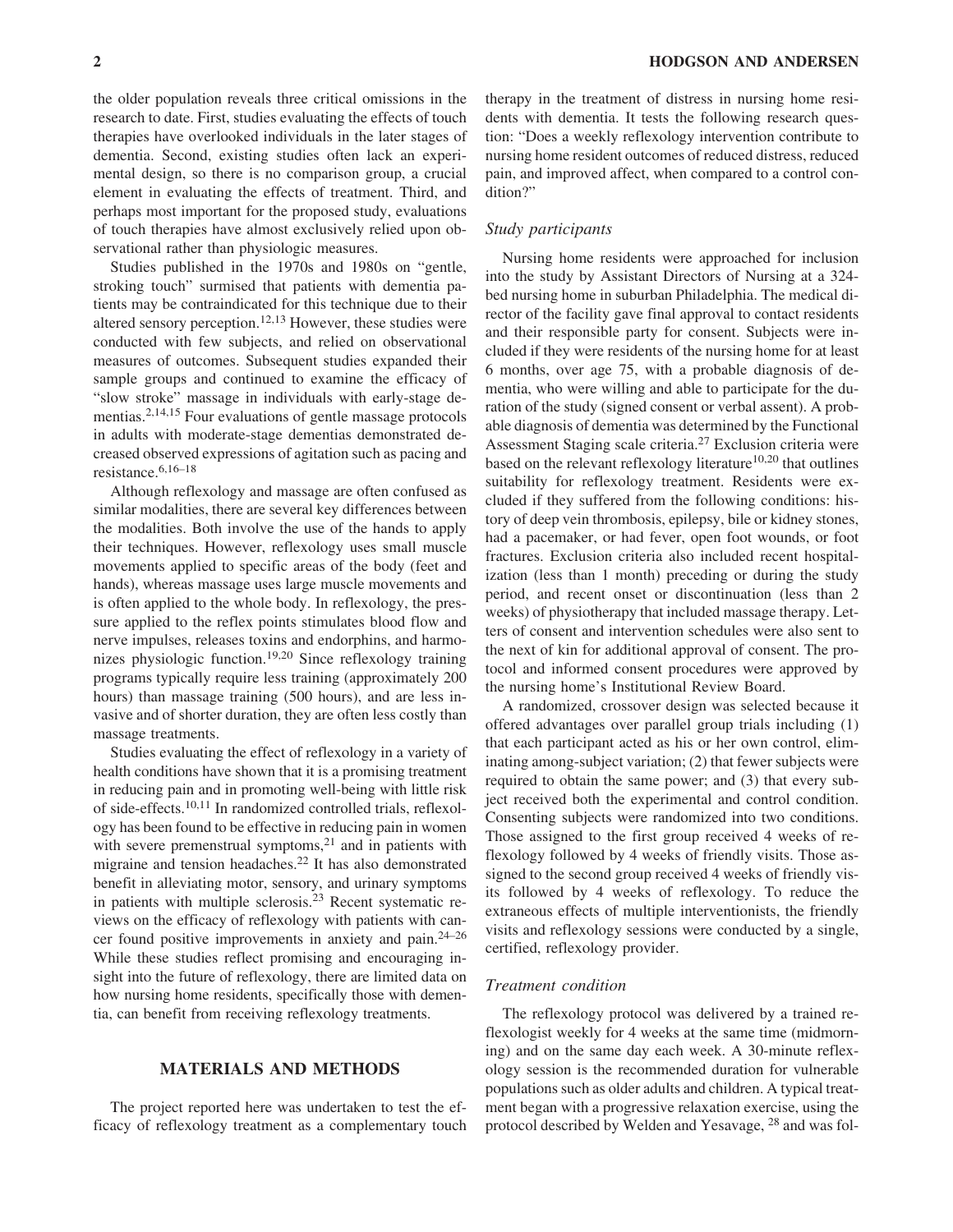| Area                                        | Technique                                               | Reflex point         |  |
|---------------------------------------------|---------------------------------------------------------|----------------------|--|
| Top of toes                                 | Pivot                                                   | Head/brain           |  |
| Balls of toes 2–5                           | Pivot                                                   | <b>Sinus</b>         |  |
| Base/sides of toes 2–5                      | Thumb walking                                           | Eyes/ears            |  |
| Bottom/sides of great toe                   | Thumb walking                                           | Head                 |  |
| Bottom/sides of great toe                   | Hook                                                    | Pituitary gland      |  |
| Bottom/sides of great toe                   | Pivot                                                   | Thyroid              |  |
| Tops of toes                                | Finger walking                                          | Teeth                |  |
| Lateral base of toe 5                       | Pivot                                                   | Shoulder             |  |
| Ridge under toes                            | Thumb walking                                           | Neck, jaw, inner ear |  |
| Medial base of great toe                    | Pivot                                                   | <b>Neck</b>          |  |
| Ball of foot                                | Thumb-walking (both directions)                         | Chest, lung, heart   |  |
| Top of foot—between metatarsals             | Single finger walking                                   | Lymphatic            |  |
| Top of foot                                 | Finger walking                                          | Lymphatic            |  |
| Top of foot—between 1st & 2nd<br>metatarsal | Pivot                                                   | Lymphatic drainage   |  |
| Upper arch                                  | Thumb walking—both directions                           | Upper abdomen        |  |
| Lower arch                                  | Thumb walking along colon                               | Colon                |  |
| Lower arch                                  | Thumb walking-both directions                           | Small intestines     |  |
| Heel                                        | Thumb walking or gentle knuckle<br>roll—both directions | Pelvis               |  |
| Medial side of foot                         | Thumb walking                                           | Spine                |  |
| Lateral side of foot                        | Thumb walking                                           | Shoulder/arm/hip/leg |  |
| Back of ankle                               | Gentle pinching<br>Sciatic nerve                        |                      |  |

TABLE 1. PRESSURE SEQUENCE OF TREATMENT CONDITION PROTOCOL

Finished with solar plexus on both feet.

lowed by light stretching of the foot or hand. From there, specific-finger pressure techniques are applied to the foot or hand following a protocol designed and supervised by a certified reflexologist (see Table 1 for sequence). All subjects received an equal number and duration of reflexology sessions.

#### *Control condition*

A 30-minute friendly visit was provided weekly by the certified reflexology practitioner. The visit began with 5 minutes of progressive relaxation<sup>28</sup> techniques and was followed by 25 minutes of companionship and conversation.

There was no script for the reflexology or friendly visit sessions. During the reflexology sessions, it was normal for the practitioner to converse with the resident giving a brief overview of reflexology and answering any specific questions about the treatment. The resident would "normally" lead conversation and if a subject simply wanted to relax and close their eyes, then the reflexologist would encourage this. During the friendly visits, companionship and support was provided and included offering to water residents' plants or conversing about the weather or current events.

In order to provide for privacy and to reduce environmental stimuli, the intervention and control conditions were administered in each subject's private room. The door was closed (if possible) and the lights dimmed in order to provide privacy and avoid possible distractions. In preparation for, and during, the reflexology procedure, particular atten-

tion was paid to the room condition, and the resident's preparation for and response to the intervention. These were noted in the reflexologist's journal. In addition, the reflexologist was trained to observe for episodes of stress and fatigue and agitation, to modify treatment to the subject's tolerance level, and to report the concerns to the nursing home staff.

#### *Data collection*

The data collection was performed using "gold standard" indices, and in a masked fashion by data collectors blind to group conditions. Each data collection encounter with a resident was designed to take approximately 30 minutes and was completed over four intervals across the day: (1) early morning: 7 AM–7:30 AM, (2) midmorning: 11 AM–11:30 AM, (3) early afternoon: 1 PM–1:30 PM, and (4) late afternoon: 3:30 PM–4 PM. These times were selected to maximize the opportunities to observe the resident affect and behavior and to capture diurnal variation in  $\alpha$ -amylase, while avoiding interruption of the interventionist's presence on the unit.

Over the course of the treatment day, an RN, specifically trained in observational and physiologic data collection techniques, collected four distinct types of data: (1) *saliva samples* from which salivary  $\alpha$ -amylase (sAA) was measured; (2) *5-minute observations of affect* (e.g., anger, depression, anxiety) using the Apparent Affect Rating Scale (AARS);29,30 (3) *pain* using the checklist of nonverbal pain indicators (CNPI);<sup>31</sup> and (4) *other demographic and physiologic measures* (e.g., blood pressure, pulse, mental status).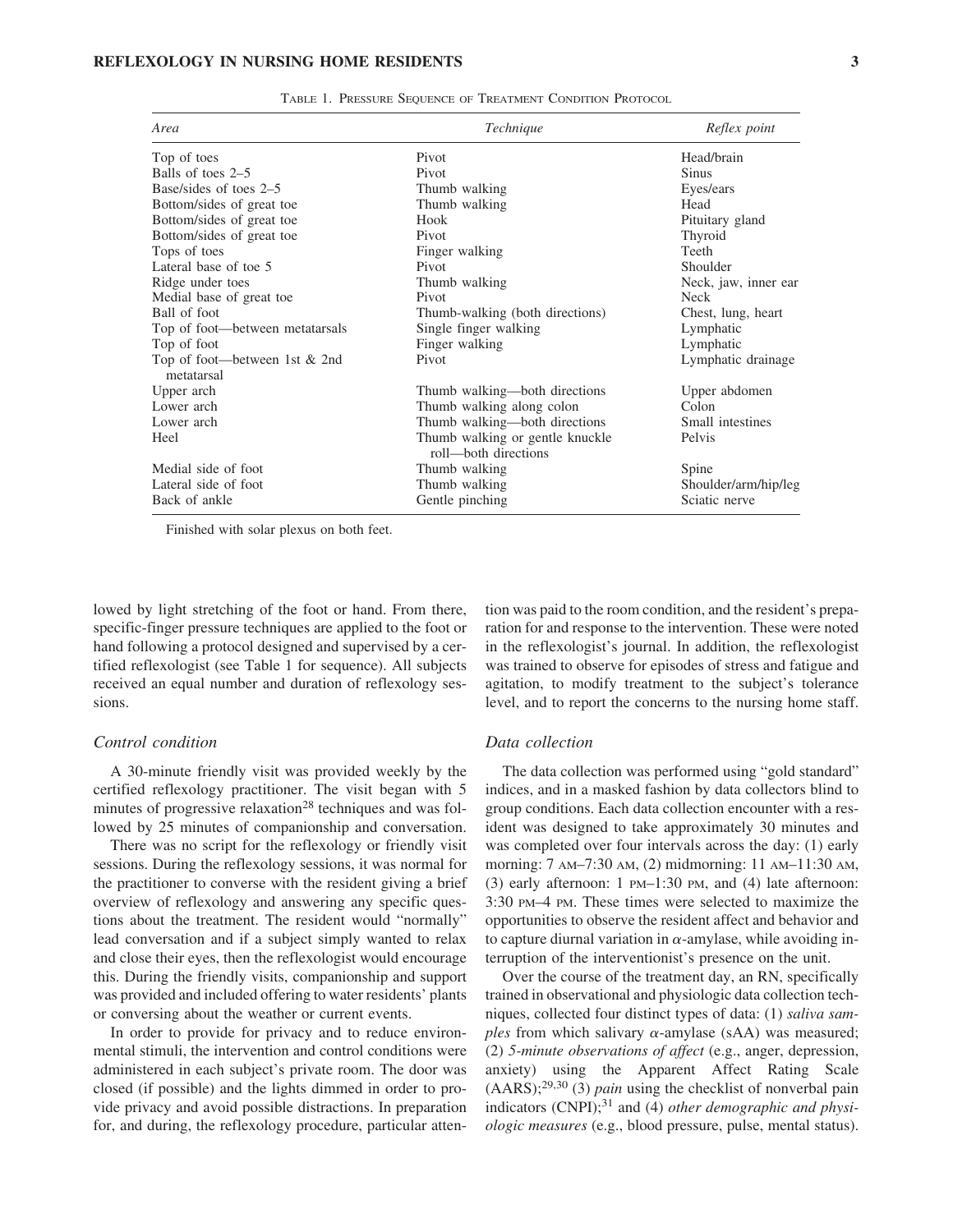|                                     | Group 1       | Group 2       |
|-------------------------------------|---------------|---------------|
|                                     | $(n = 10)$    | $(n = 11)$    |
| Age in years M(STD)                 | 87.2 (7.8)    | 88.6 (8.6)    |
| Length of stay in years $M(STD)$    | 5.0(2.2)      | 4.7(2.1)      |
| Gender (female/male)                | 8/2           | 9/2           |
| Case mix                            | 1.10(0.44)    | 1.23(0.59)    |
| Alpha amylase levels in U/mL M(STD) | 76.10 (79.13) | 68.96 (88.22) |
| Diastolic BP                        | 72.6(6.5)     | 73.0(7.0)     |
| Systolic BP                         | 121(9.9)      | 121(10.3)     |
| Pulse                               | 77.9(5.5)     | 78.7 (6.0)    |
| MMSE score                          | 12.9(9.5)     | 13.7(8.9)     |
| Pain index                          | 4.2(2.73)     | 3.7(3.29)     |
| Observed emotion ratings M(STD)     |               |               |
| Anger                               | 4.7(1.8)      | 5.0(2.7)      |
| Anxiety                             | 6.5(3.7)      | 6.1(2.7)      |
| <b>Alertness</b>                    | 15.9(4.0)     | 14.8(4.1)     |
| High pleasure                       | 4.7(1.9)      | 4.6(1.5)      |
| Mild pleasure                       | 7.5(3.2)      | 7.4(3.6)      |
| Sadness                             | 5.9(2.0)      | 6.5(2.3)      |

TABLE 2. BASELINE CHARACTERISTICS OF SAMPLE  $(n = 21)$ 

M(STD), mean (standard deviation); BP, blood pressure; MMSE, Mini-Mental State Examination.

## *Study outcomes*

Baseline data collection began in October 2005 and included completion of an intake assessment sheet of demographic information and the Folstein Mini-Mental State Examination (MMSE).32 Outcome measures were collected weekly over 8 weeks on the same day as the intervention.

*Physiologic stress*. The primary outcome of interest was distress, defined as the inability to adapt to a stressor, resulting in pathophysiologic processes.<sup>33</sup> A stressor in this context was defined as the relationship between a challenge and an older person's appraisal of that challenge<sup>34</sup> as reflected in responses that may be measured at the physiologic level. The most common of these responses involves the sympathoadrenal medullary system (SAM).<sup>35</sup> When turned on, due to the anticipation or experience of an external challenge perceived as stressful, catecholamines are released from nerves and the adrenal medulla.

Assessment of SAM activity was only possible, until recently, via measurement of catecholamines in blood plasma or via electrophysiologic methods.<sup>36</sup> Efforts to identify a less invasive and reliable method have led to the development of assays for salivary alpha amylase (sAA). sAA concentration is predictive of plasma catecholamine under a variety of stressful conditions, and is a more direct and simple endpoint of catecholamine activity than changes in heart rate.<sup>37</sup> In addition, since sAA is unrelated to other biologic stress markers such as cortisol, it is considered a useful additional parameter for the measurement of stress.<sup>38–39</sup>

sAA possesses diurnal qualities, that is, levels shift through the course of the day. $40-42$  Thus, saliva samples (of 0.5–1.0 mL volume each) were collected in subjects within

30 minutes of awakening and every 3 hours thereafter (midmorning, early afternoon and late afternoon) to capture the circadian pattern. On each day, the collection procedures was identical. Care was taken when collecting saliva to avoid collection immediately after mouth cleaning, meals, snacks, or medications. The saliva samples were then transferred into 2-mL cryovials and stored frozen (at least  $-20^{\circ}$ C) until assayed. All samples were assayed for sAA using a highly sensitive enzyme immunoassay (Salimetrics, State College, PA).

*Observation of affect*. This was measured by AARS<sup>29</sup> four times over the course of the day: early morning, midmorning, early afternoon, and late afternoon, prior to the collection of each saliva sample. The scale consists of five items, requires 5 minutes of observation, and provides reliable and valid readings of depression, anxiety, anger, pleasure, and interest for both the cognitively intact and impaired.30 Psychometric properties have been well demonstrated in the sample population and documented in earlier studies, including inter-observer reliability ( $\text{ICC} = 0.92$  for the current study), convergent and discriminant validity, and support for its two-factor structure.<sup>30</sup>

*Pain*. The CNPI, a behavioral observation scale for nonverbal older adults with severe cognitive impairment, is one of the more rigorously tested pain assessment instruments.<sup>31</sup> The CNPI is composed of six items that are rated as presence or absence of pain and has good face validity with verbal, horizontal visual, vertical visual, and faces pain scales, and established inter-rater reliability for periods of rest and movement.43,44 The CNPI was assessed prior to late morning saliva collection when residents were most likely to be awake, alert, and reactive.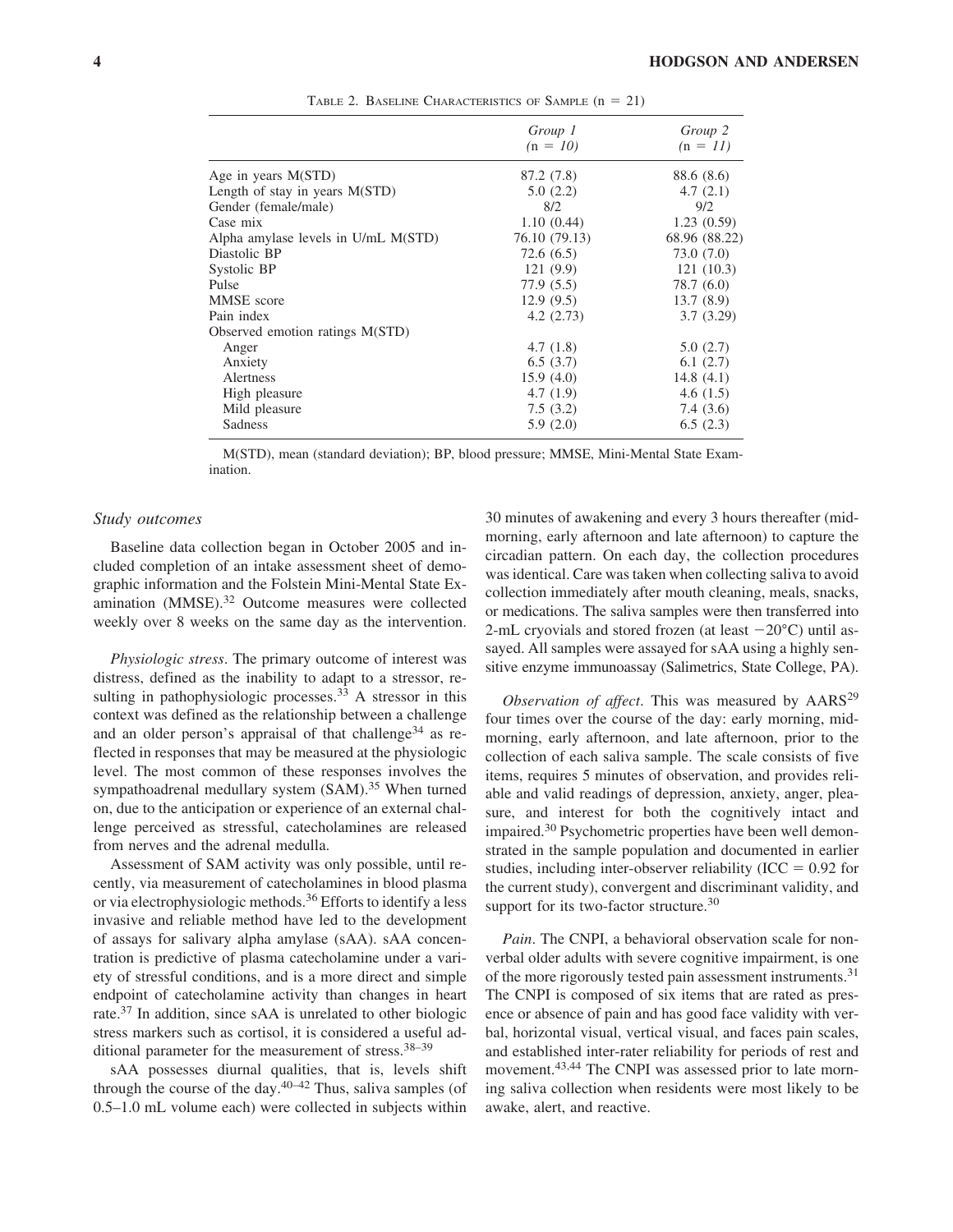#### **REFLEXOLOGY IN NURSING HOME RESIDENTS 5**

| <i><u>Outcome</u></i>      | Mean $(SD)$<br>control   | Mean $(SD)$<br>intervention | F    | p     |
|----------------------------|--------------------------|-----------------------------|------|-------|
|                            |                          |                             |      |       |
| Salivary $\alpha$ -amylase | $(n = 19) 86.45 (72.35)$ | 23.88 (61.94)               | 4.37 | 0.049 |
| Diastolic blood pressure   | $(n = 21)$ 73.3 (6.7)    | 72.6 (7.0)                  | 0.45 | 0.505 |
| Systolic blood pressure    | $(n = 21)$ 122 (9.7)     | 120(10.3)                   | 0.22 | 0.639 |
| Pulse                      | $(n = 21)$ 78.7 (5.9)    | 77.1(5.1)                   | 0.02 | 0.893 |
| Observed emotion ratings   |                          |                             |      |       |
| Anger                      | $(n = 20)$ 5.1 (2.3)     | 4.5(1.9)                    | 1.40 | 0.251 |
| Anxiety                    | $(n = 20)$ 6.7 (3.7)     | 6.5(3.9)                    | 1.83 | 0.192 |
| Alertness                  | $(n = 20)$ 16.0 (4.1)    | 15.6(4.3)                   | 0.62 | 0.434 |
| Pleasure                   | $(n = 20)$ 4.5 (1.5)     | 4.7(1.9)                    | 0.63 | 0.444 |
| <b>Sadness</b>             | $(n = 20)$ 3.1 (1.3)     | 1.3(0.84)                   | 4.06 | 0.069 |
| Pain                       | $(n = 21)$ 4.51 (3.3)    | 1.88(2.7)                   | 5.45 | 0.031 |

TABLE 3. RESULTS OF THE REPEATED-MEASURES ANALYSIS OF VARIANCE

Bold numbers are significant at  $p < 0.05$ .

*Additional measures*. These included diastolic and systolic blood pressure (BP) and pulse intensity (HR) and cognitive assessment. The BP and HR assessments were collected following early afternoon saliva collection to minimize interference with AM care activities.

*Cognitive assessment*. This was conducted using Folstein's MMSE<sup>32</sup> and was collected at baseline. The MMSE has demonstrated good test–retest reliability (*r* 0.80–0.95). It is traditionally used in tracking progressive declines in cognitive functioning in the nursing home population with dementia. The concurrent, convergent, and construct validity of the MMSE, with the Alzheimer's Disease Assessment Scale (ADAS), the Cambridge Examination for Mental Disorders of the Elderly (CAMCOG), the Clinical Global Impressions, and the Global Deterioration Scale has been well established.<sup>45</sup>

#### *Statistical analysis*

Data were analyzed using STATA version 9.0 (StataCorp LP, College Station, TX). Repeated-measures analysis of variance (ANOVA) with one between-subject effect (treatment condition) and one within-subject effect (time) was performed to determine whether there were statistically significant differences in outcomes measures. All analyses were by intention to treat (an analysis of only those who completed the study found no differences in results). Box's conservative epsilon correction was used to adjust for repeated measures.

# **RESULTS**

Of the 48 residents approached for consent, 23 consented, 9 declined, 11 did not return consents, and 5 residents died while invitations to participate were in the mail. Of the 23 that consented, 2 were hospitalized prior to baseline data collection and were unable to participate, thus 21 completed the study. The types of dementia represented in the sample were:

Alzheimer's disease ( $n = 15, 71\%$ ), dementia with Lewy bodies (n = 3, 14%), vascular dementia (n = 2, 9%), and frontotemporal dementia ( $n = 1, 5\%$ ). Time since diagnoses varied from 3 years to 7 years. The characteristics of the sample are demonstrated in Table 2. There was no statistically significant difference between the two groups at baseline.

Because of the agency's mission to serve poor Jewish elderly, the majority of the sample received Medicaid benefits (80%) and was white (100%), both much higher than national averages. Subjects ranged in age from 80 years to 96 years. Their average Medicaid case mix score (reflecting clinical complexity and cognitive, psychologic, and physical functioning) was 1.3, implying that residents were frailer than those found nationally in similarly sized facilities in metropolitan areas. In addition, most participants in the study had long lengths of stay; all of the subjects had been residents for 3 or more years. During the treatment and con-



**FIG. 1.** Comparison of average salivary  $\alpha$ -amylase (sAA) levels over study period by treatment and control conditions  $(n = 21)$ .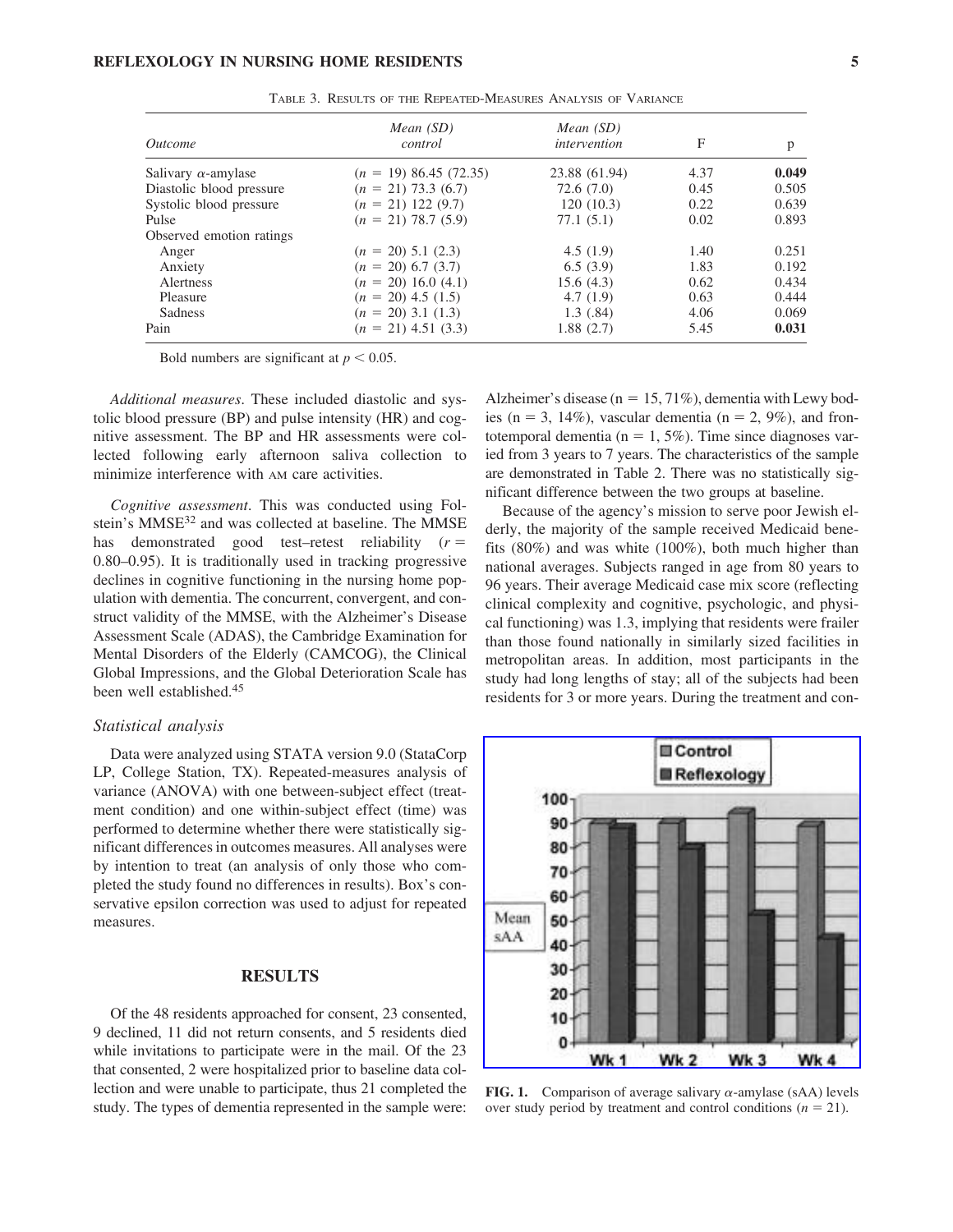trol conditions, no changes in medications or physiotherapies were recorded.

Table 3 presents the results of the repeated measures ANOVA. Statistically significant improvements for the outcome measures were demonstrated in the reflexology condition, while none were found to be significant in the control condition. Comparison of the outcome measures between the two conditions demonstrated a statistically significant decline in pain  $(F = 5.45, p = 0.031)$ , and sAA  $(F = 4.37, p = 0.049)$ , with borderline improvements in sadness  $(F = 4.06, p = 0.069)$  when compared to the control condition.

Patterns in the differences between reflexology and control condition are suggested when the data are displayed graphically. As shown in Figure 1, for the control condition the average sAA values remained relatively stable. Yet sAA declined sharply over time for the reflexology condition, with the sharpest declines noted at weeks 3 and 4.

## **DISCUSSION**

The results of this study indicated that residents receiving reflexology had clinically and statistically significant reductions in pain and sAA by the end of four weekly treatments. No improvements were noted in the control condition. The findings are remarkable given the small sample size and support preliminary evidence that reflexology treatment may be beneficial in the management of distress in nursing home residents with mild-to-moderate stage dementia.46

If reflexology is to be accepted as a discipline within conventional health care circles, then there needs to be a sound evidence base supporting the efficacy of the therapy. Critics of complementary therapy argue that placebo effects account for most of the therapeutic effect due to the compassion of the therapist or the relaxing atmosphere. In order to control for these conditions, both treatment and control conditions were provided to all subjects in the sample, in the same location, and by the same therapist. However, since only one reflexologist provided treatment, the positive results obtained from this single practitioner may not be reproducible across providers.

The study is limited in several important respects. The sample was homogeneous with respect to race and culture, with all residents being white, Jewish, and female. Because the sample was not randomly selected from the nursing home population, it is unclear whether the physiologic responses we observed here are generalizable to other groups. Although this study was much larger than most laboratorybased experiments of physiologic stress, analysis was hampered by sample size, precluding the ability to test interactions. As a result, we were unable to explore potentially important mediators and the stress response. In addition, sample size did not permit us to explore the interaction of affect and sAA in this sample.

These findings support preliminary evidence that reflexology treatment may be beneficial in the management of distress in nursing home residents with mild-to-moderate stage dementia.46

Recent evidence suggests that sAA may represent an objective neuroendocrine measure for changes in affect and pain intensity.39–42 Because reflexology seems to be of clinical usefulness for reducing distress, further clinical and laboratory studies into the mechanisms by which reflexology acts upon the sympathetic nervous system are warranted.

In conclusion, it is increasingly common for families of nursing home residents to ask for complementary therapies to supplement traditional care.<sup>47,48</sup> Reflexology foot massage can be performed anywhere, requires no special equipment, is noninvasive, and does not interfere with patients' privacy. It is therefore critical for practitioners for have knowledge about complementary therapies; to alert residents and their families to possible contraindications with traditional medicines, and to be informed about research and practice guidelines related to complementary therapies.

## **ACKNOWLEDGMENTS**

This study was funded by the Farber Family Foundation "Palliative Dementia Care" Grant.

#### **REFERENCES**

- 1. Chrousos GP, Gold PW. The concepts of stress and stress system disorders. JAMA 1992;267:1244–1252.
- 2. Remington R. Providing tender touch massage to elderly nursing home residents: A demonstration project. Geriatric Nurs 2002;21:303–308.
- 3. Rowe M, Alfred D. The effectiveness of slow stroke massage in diffusing agitated behaviors in individuals with Alzheimer's disease. J Gerontol Nurs 1999;25:22–34.
- 4. Snyder M, Egan EC, Kenneth R, Burns KR. Efficacy of hand massage in decreasing agitation behaviors associated with care activities in persons with dementia. Geriatr Nurs 1995;16: 60–63.
- 5. Woods DL, Dimond M. The effect of therapeutic touch on agitated behavior and cortisol in persons with Alzheimer's disease. Biol Res Nurs 2002;4:104–114.
- 6. Kim EJ, Buschmann MT. The effect of expressive physical touch on patients with dementia. Int J Nurs Stud 1999;36: 235–243.
- 7. McCann K, McKenna HP. An examination of touch between nurses and elderly patients in a continuing care setting in Northern Ireland. J Adv Nurs 1993;18:838–846.
- 8. Lafferty WE, Downey L., McCarty, RL, et al. Evaluating CAM treatment at the end of life: A review of clinical trials for massage and meditation. Compl Ther Med 2006;14:100–112.
- 9. Sherman KJ, Dixon MW, Thompson D, Cherkin D. Development of a taxonomy to describe massage treatments for musculoskeletal pain. BMC Compl Alt Med 2006;6:24.